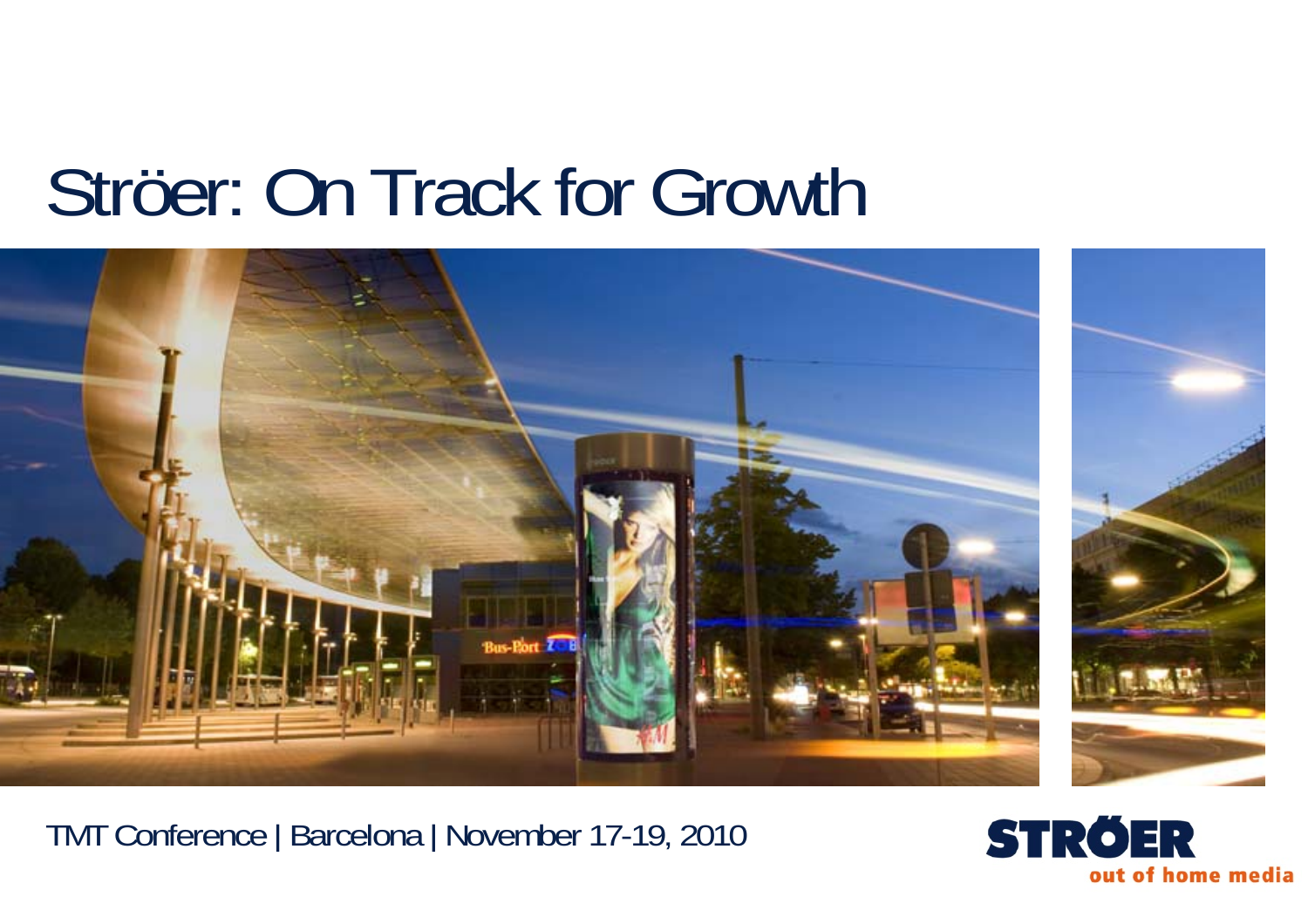# **# 1 operator in underpenetrated and very attractive growth markets**



### **23% of revenues generated from emerging markets (1)**

Source: Company Information

Note

(1) Ströer 2009\* shows full consolidation of Ströer Turkey in 2009 assuming Ströer Turkey's stake had been increased from 50% to 90% at December 31, 2008.

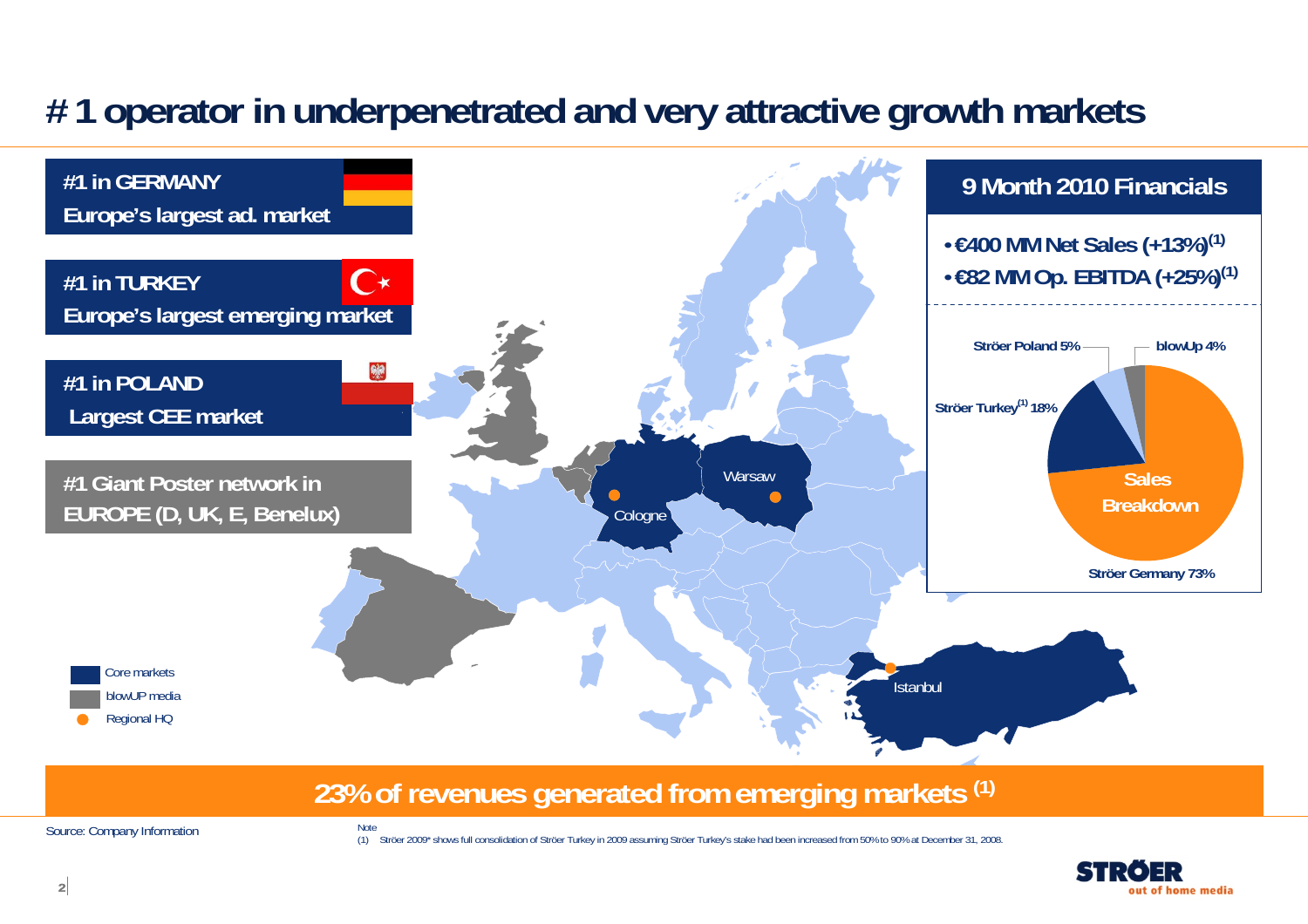# **State-of-the-art product portfolio with favorable margin and capex profile**



out of home media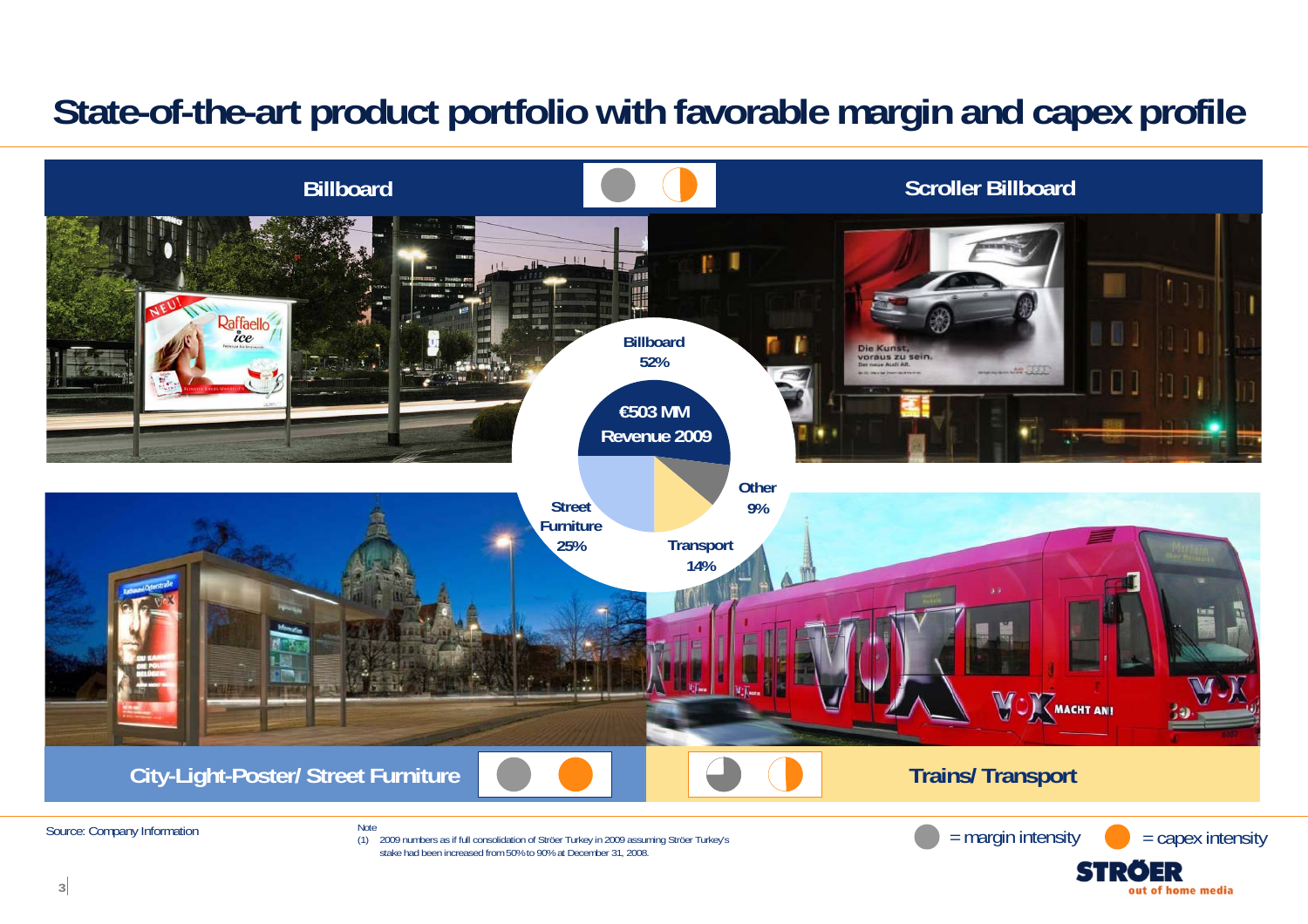# **Key Group growth initiatives 2011/12**

### **Existing Markets**

- E **Digitalization and backlit scroller program in Germany**
- **Market research programs with focus on Turkey and Poland**
- $\mathcal{L}_{\text{max}}$ **Gain share of ad spend amongst top 200 national clients in Germany**





### **Potential New Markets**

- Г **Monitor consolidation opportunities**
- **Keep European focus / no antitrust issues**
- **Maintain financial flexibility**



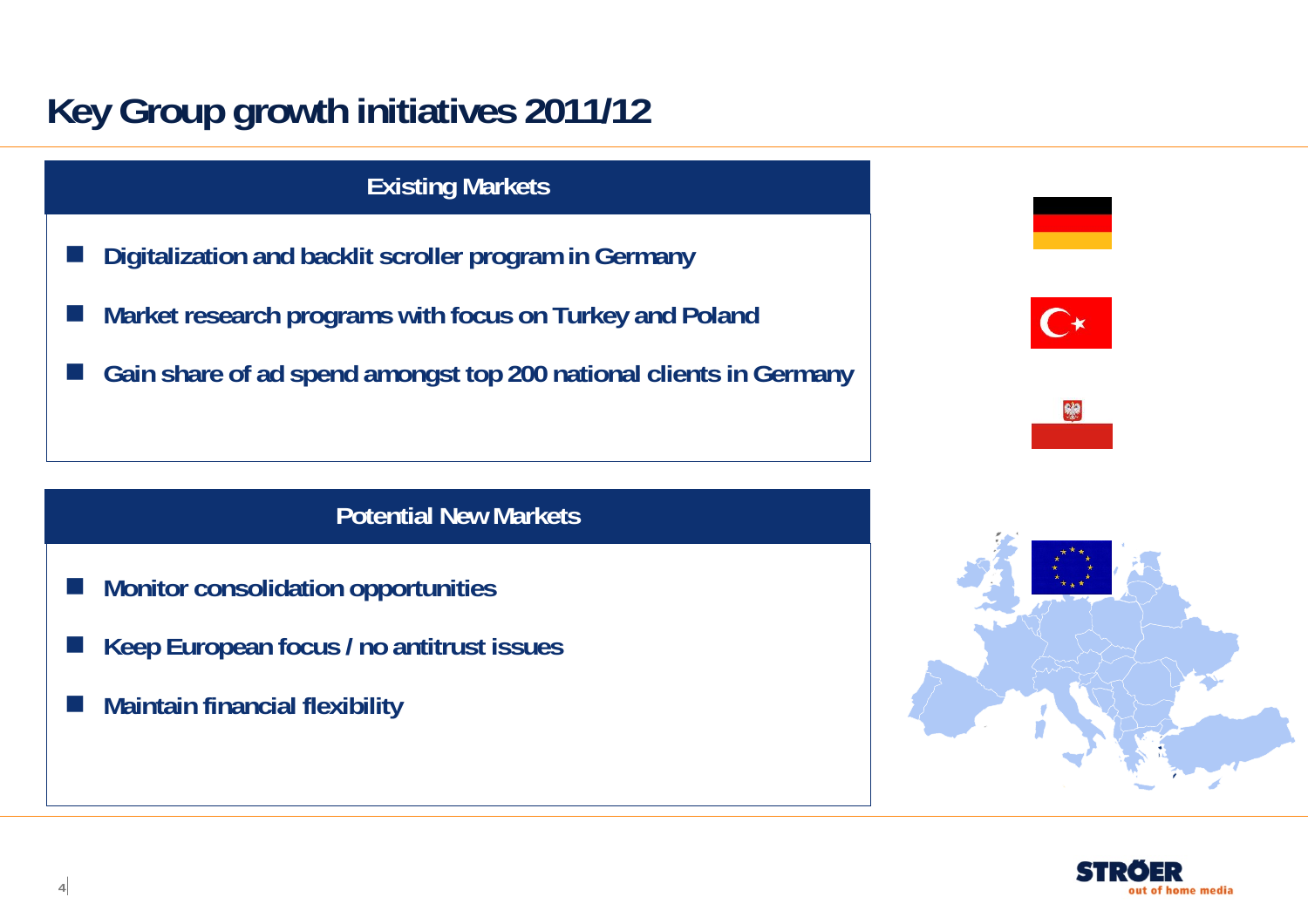# **Country Highlights 2011**

**Germany**

**Growth drivers:**

- **GDP growth 2011E of 3.8%(1)**
- **Consolidation dividend**
- **Digitalization of media business**



### **Initiatives:**

- **Increase Top 200 customer penetration**
- **Premium Billboards**
- **Out-of-Home-Channel**

### **Turkey**

### **Growth Drivers:**

- **GDP growth 2011E of 10.0%(1)**
- **Dynamic ad market**
- **Growth in urban population**



### **Initiatives:**

- **Push for digital products**
- **Example 1 Inventory increase from new tenders**
- **Exploitation of regional sales potential**

### **Poland**

### **Growth Drivers:**

- **GDP growth 2011E 7.8%(1)**
- **Consolidation dividend**
- **Emergence of public OOH concessions+**

### **Initiatives:**

- **Example 2 Integration of News Outdoor Poland**
- **Sales cycle optimization**
- **Street furniture opportunities**

### **Ströer on track for growth in 2011**



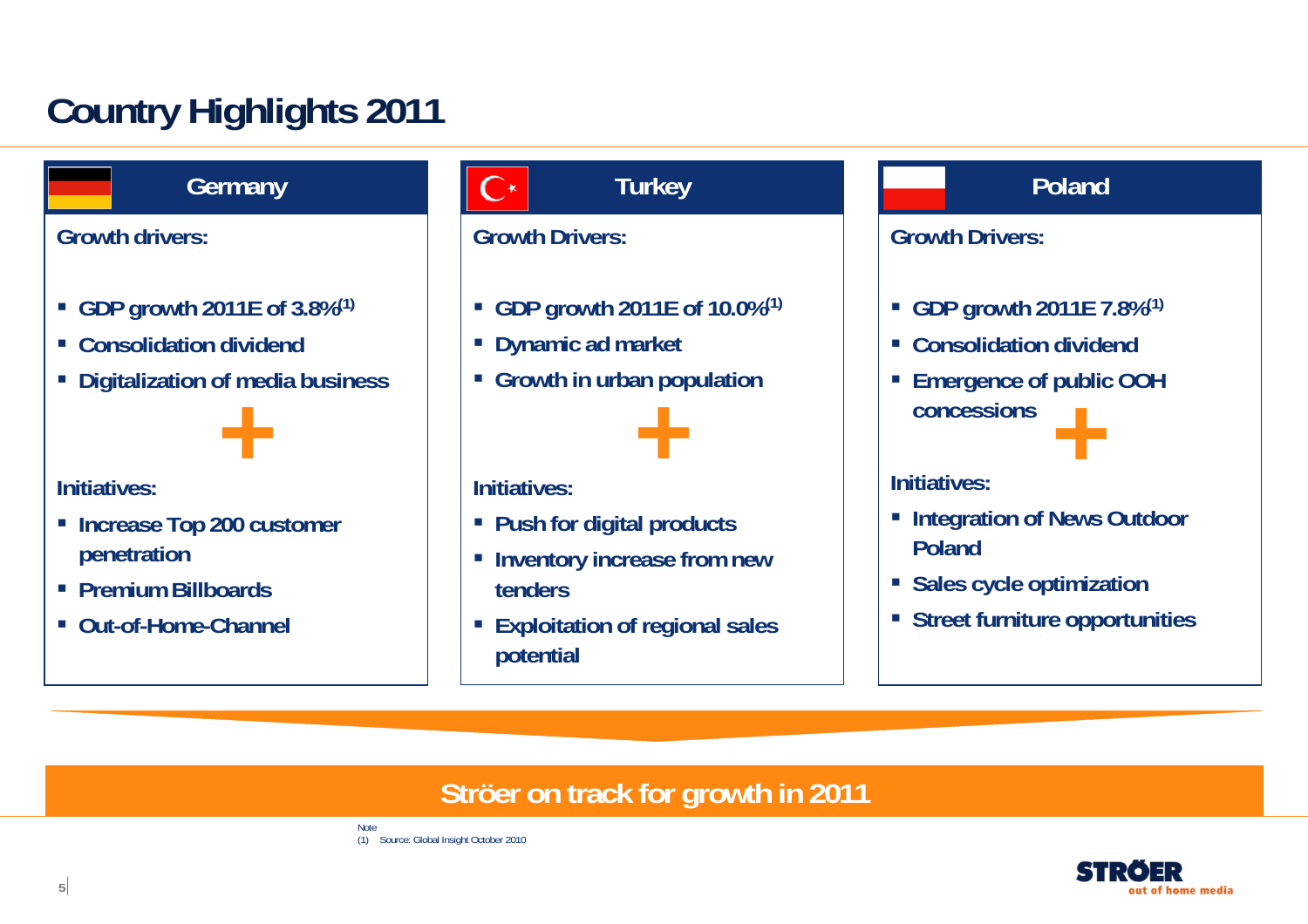# **Germany - Out-of-Home-Channel roll-out: First nation-wide digital screen network**

### **Unique Selling Propositions**

- F. **Moving images like TV with high emotions and short lead times**
- r. **Reach of German population more than 20 percent**
- F. **Time-based pricing depending on hours and target groups**

### **Roll-Out Status on Track**

- $\overline{\phantom{a}}$ **Majority of locations already approved**
- $\overline{\phantom{a}}$ **Installation started in top 7 stations**
- $\overline{\phantom{a}}$ **Already sold out in December with top brands:**









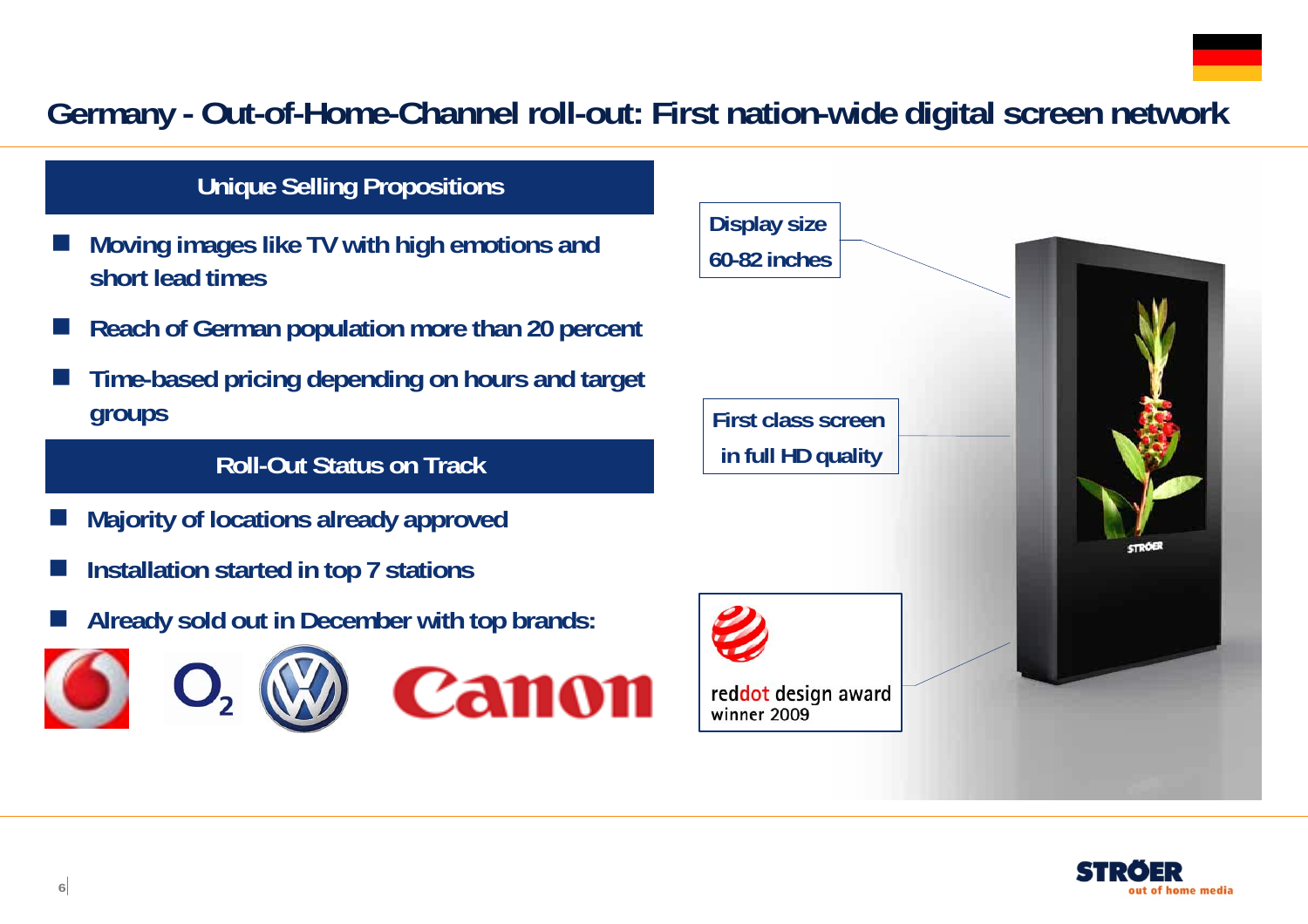## **Germany - Out-of-Home Channel roll-out: TV-like sales concept @ low switching costs**



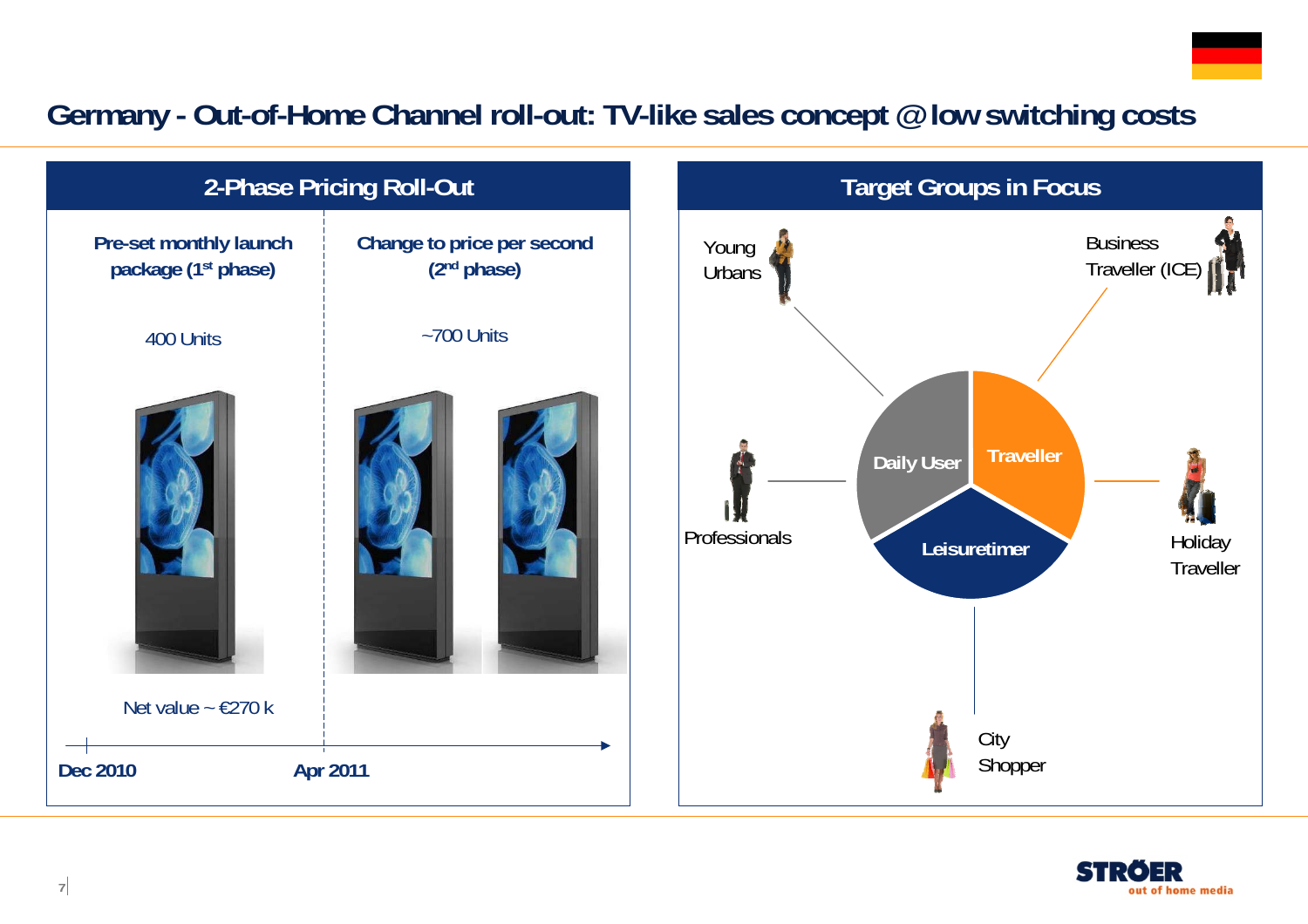

## **Germany - Premium BB roll-out: High quality boards @ high-reach locations**

### **Key Features are Compelling**

- F. **First back-lit and glass-covered Scroller Billboard in 9qm format**
- F. **Single selection allows geo-targeting around special Point of Interest**
- F. **Introduction at highly sought after locations with excess demand**

# **1au** Foto

### **Roll-Out Status on Track**

- $\overline{\phantom{a}}$  **Up to 500 sites bookable in first half of 2011 (permits at hand)**
- F **Installation started in Tier I cities**
- $\overline{\phantom{a}}$  **New pricing system with positive feedback from outdoor specialists**



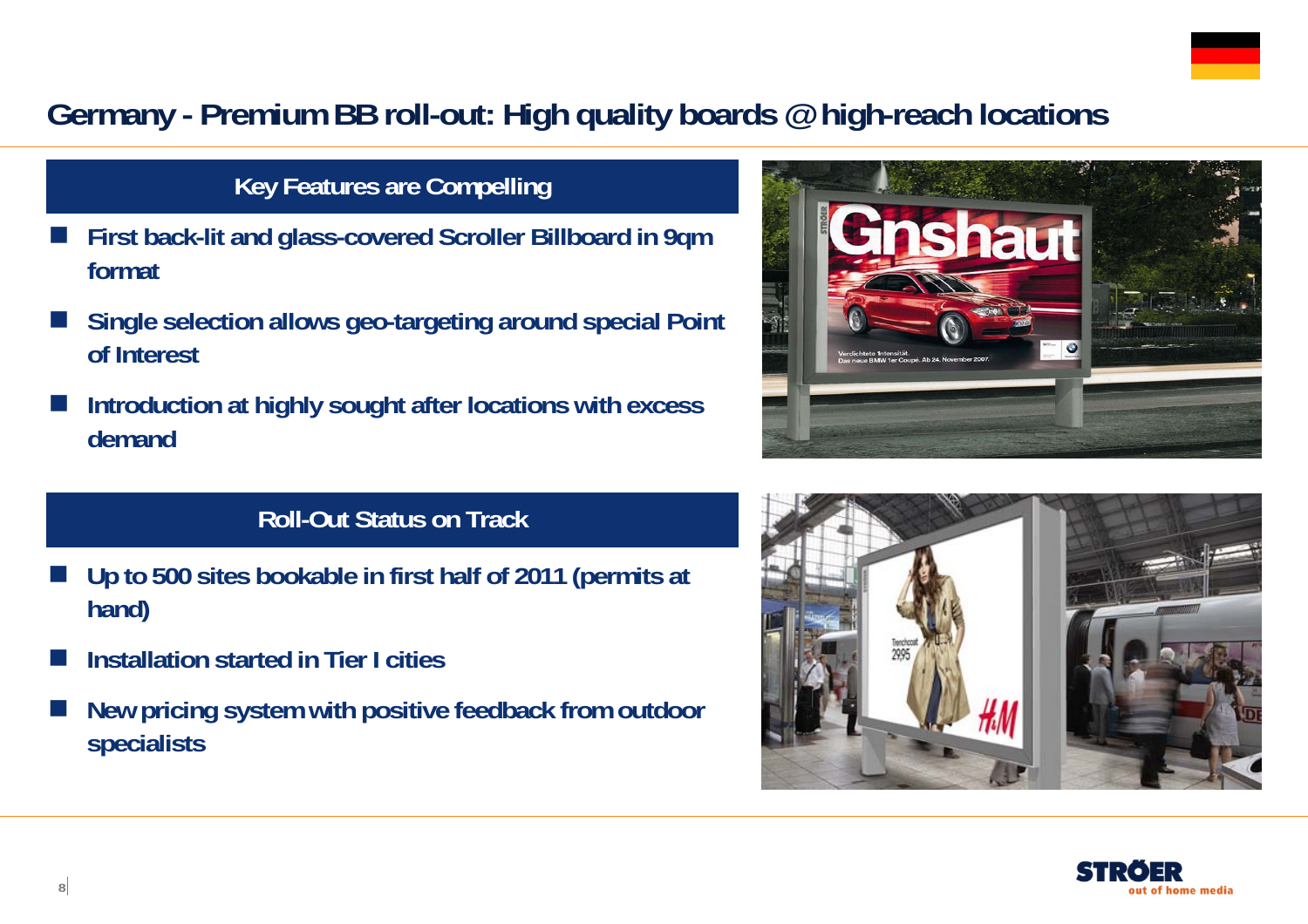# **Germany - BrandScience: OoH boosts efficiency in FMCG media campaigns**

| The Study Concept of BrandScience <sup>(1)</sup>                                                                                                                                                                                                |                                                                                                                |  |  |
|-------------------------------------------------------------------------------------------------------------------------------------------------------------------------------------------------------------------------------------------------|----------------------------------------------------------------------------------------------------------------|--|--|
| Objective:<br>Research the impact of OoH on advertising<br>effectiveness in mixed media campaigns                                                                                                                                               | Measurement:<br>Share in sales attributable to advertising media,<br>Return-on-Investment (RoI) <sup>(2)</sup> |  |  |
| <b>Study Confirms OoH Making TV Work Even Harder</b>                                                                                                                                                                                            |                                                                                                                |  |  |
| Average share in media spend <sup>(3)</sup><br>Average share in sales<br>attributable to media campaigns<br>Other<br>2.5%<br>Print<br>27.2%<br>Print<br>27.0%<br><b>OoH</b><br>OoH<br>31.0%<br>5.6%<br><b>TV</b><br><b>TV</b><br>42.0%<br>64.7% | Rol <sup>(2)</sup> of TV<br>€1,34<br>2x more efficient<br>€1,01<br>€0,62<br>TV+OoH<br>TV+Print<br>TV (mono)    |  |  |
| <b>OoH: Highest sales efficiency</b><br>(share of sales is 5x share of spend)                                                                                                                                                                   | <b>Combination of TV+OoH delivers highest Rol</b><br>(2x higher than TV mono campaign)                         |  |  |
| BrandScience is Omnicom Media Group's research and consultancy arm. The study was initiated by FAW e.V., the German OoH advertisers associatior<br>(1)                                                                                          |                                                                                                                |  |  |

(2) RoI defined as gross sales achieved per Euro gross advertising spend (3) Average gross media spend by medium in the campaigns subject to the study

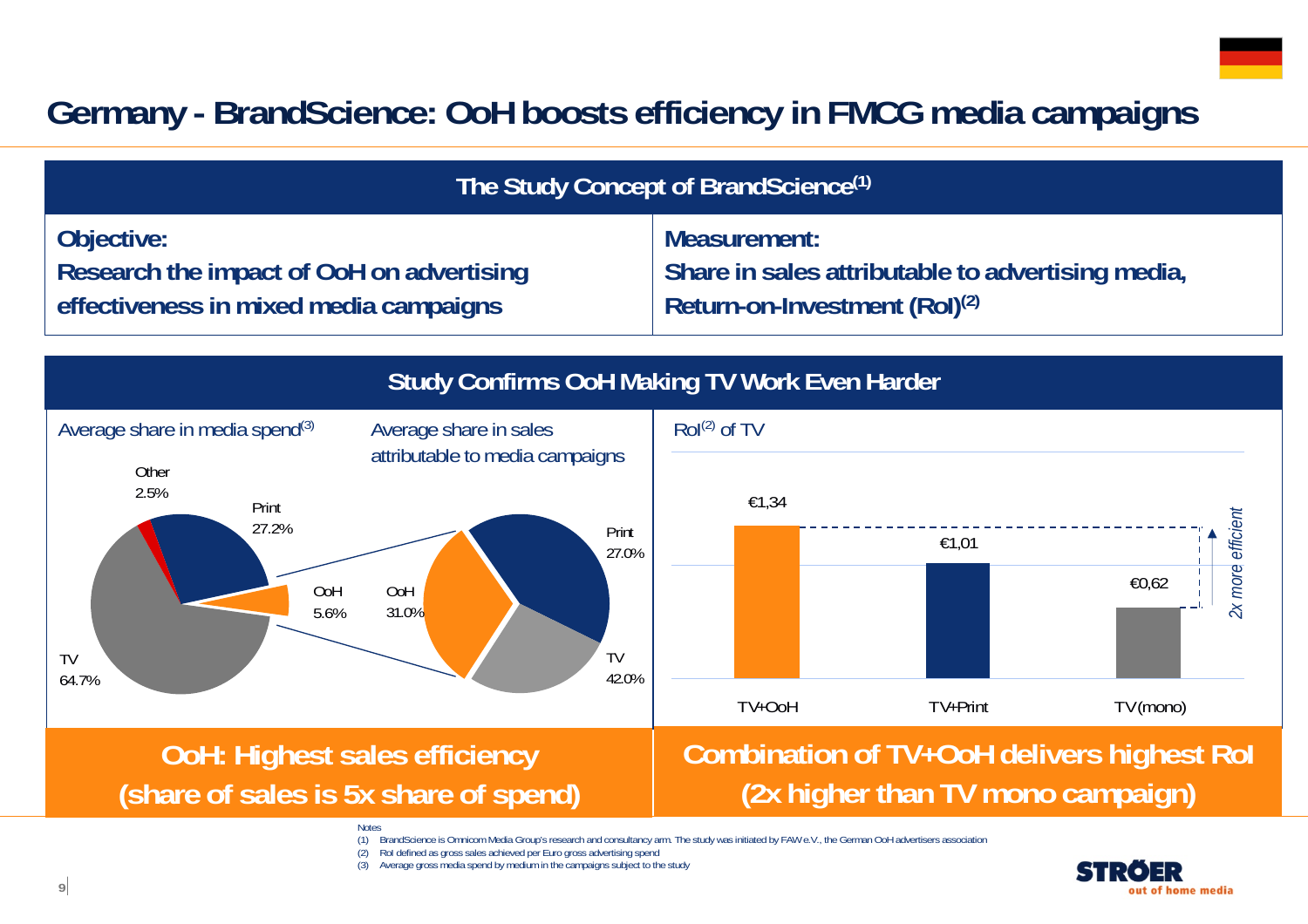# Germany - Case Study **BASE**: OoH key to a strong brand building



### **Campaign Impact**

### **Advertising effectiveness of KPIs from Q4 2009 until Q2 2010**



### **Higher OoH share in media mix has led to outperformance in all relevant KPIs**

Source: Nielsen Media Research Jan – Jun 2010 excluding internet; RSG Marketing Research

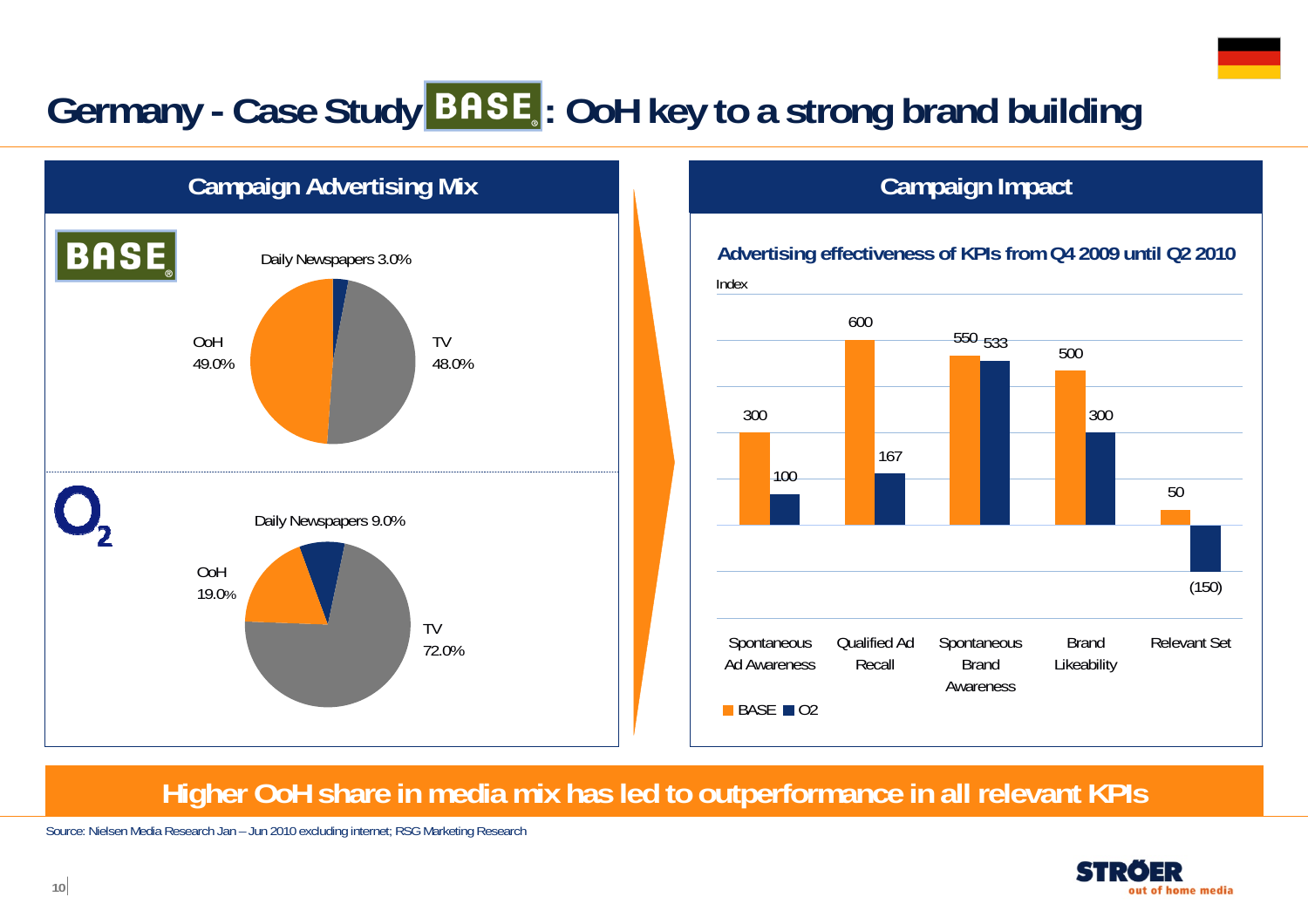

# **Turkey - Dynamic country set for further growth also in 2011**

### **Key Growth Drivers**

- $\overline{\phantom{a}}$ **Dynamic macro environment (GDP growth 2011E of 10.0%)1**
- $\overline{\phantom{a}}$  **Restrictions on TV air-time: approx. 40% reduction in ad minutes expected accompanied by significant price increase**
- $\overline{\phantom{a}}$ **OoH capacity build-up from new tenders**

### **Sales & Marketing Initiatives**

- F. **Further promotion of digital business**
- r. **Ensure volume growth (shortening of sales cycles, conversion of static to scrolling)**
- F. **Launch first phase of POSTAR (measurement tool)**







Note(1) Source: Global Insight October 2010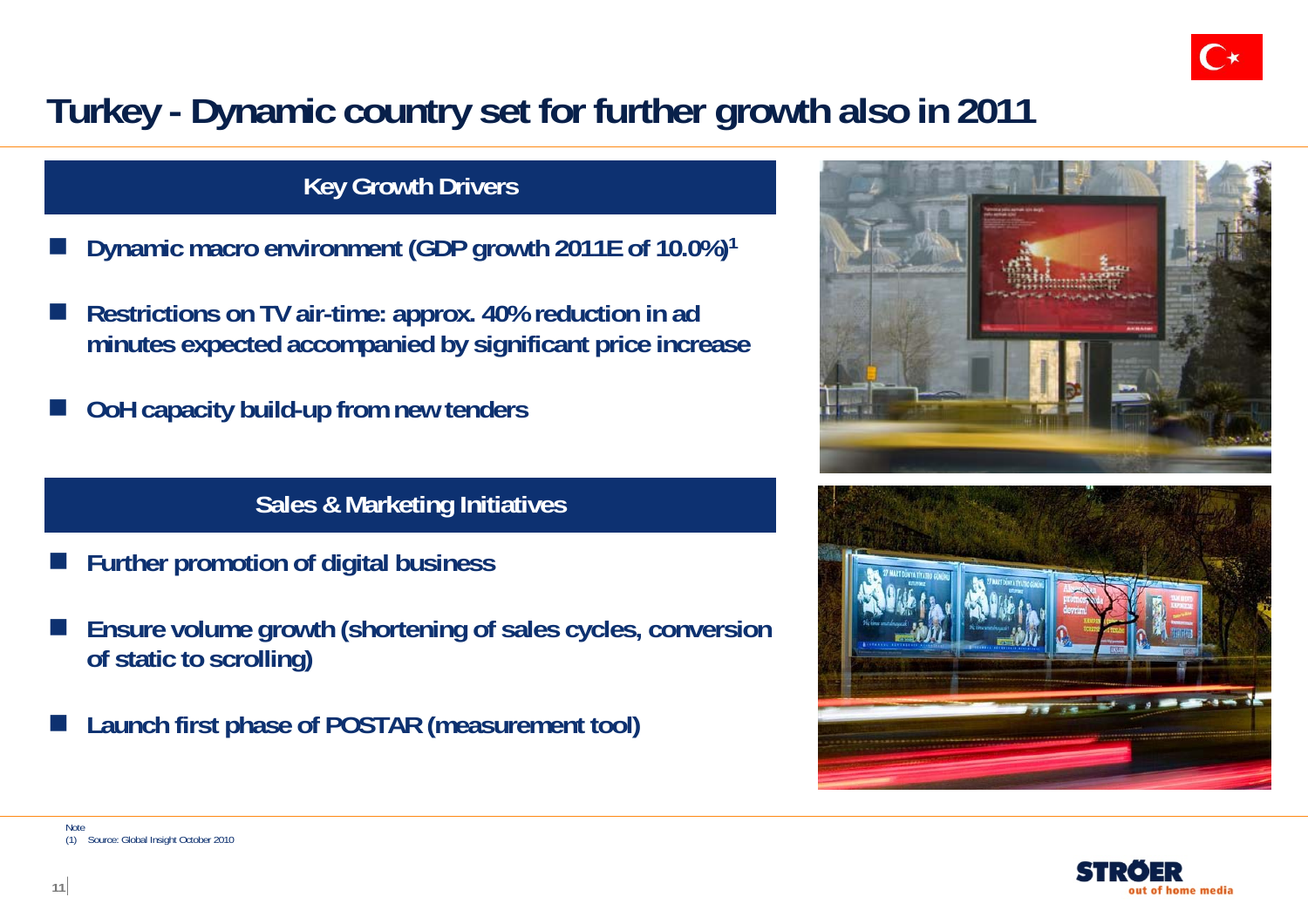# **Poland – Stage set for growth**

### **Growth Drivers**

- F. **Dynamic macro environment (GDP growth 2011E of 7.8%)(1)**
- F. **Street furniture opportunities in Warsaw**
- F. **Consolidation dividend after NOP acquisition**

### **Sales and Marketing Initiatives**

- $\overline{\phantom{a}}$  **Shorten sales cycles from 4 to 2 weeks while increasing reach**
- $\overline{\phantom{a}}$  **Establish national campaigns on leading 6x3 portfolio at higher list prices per day**
- $\overline{\phantom{a}}$  **Launch first phase of POSTAR (location measurement system)**







Note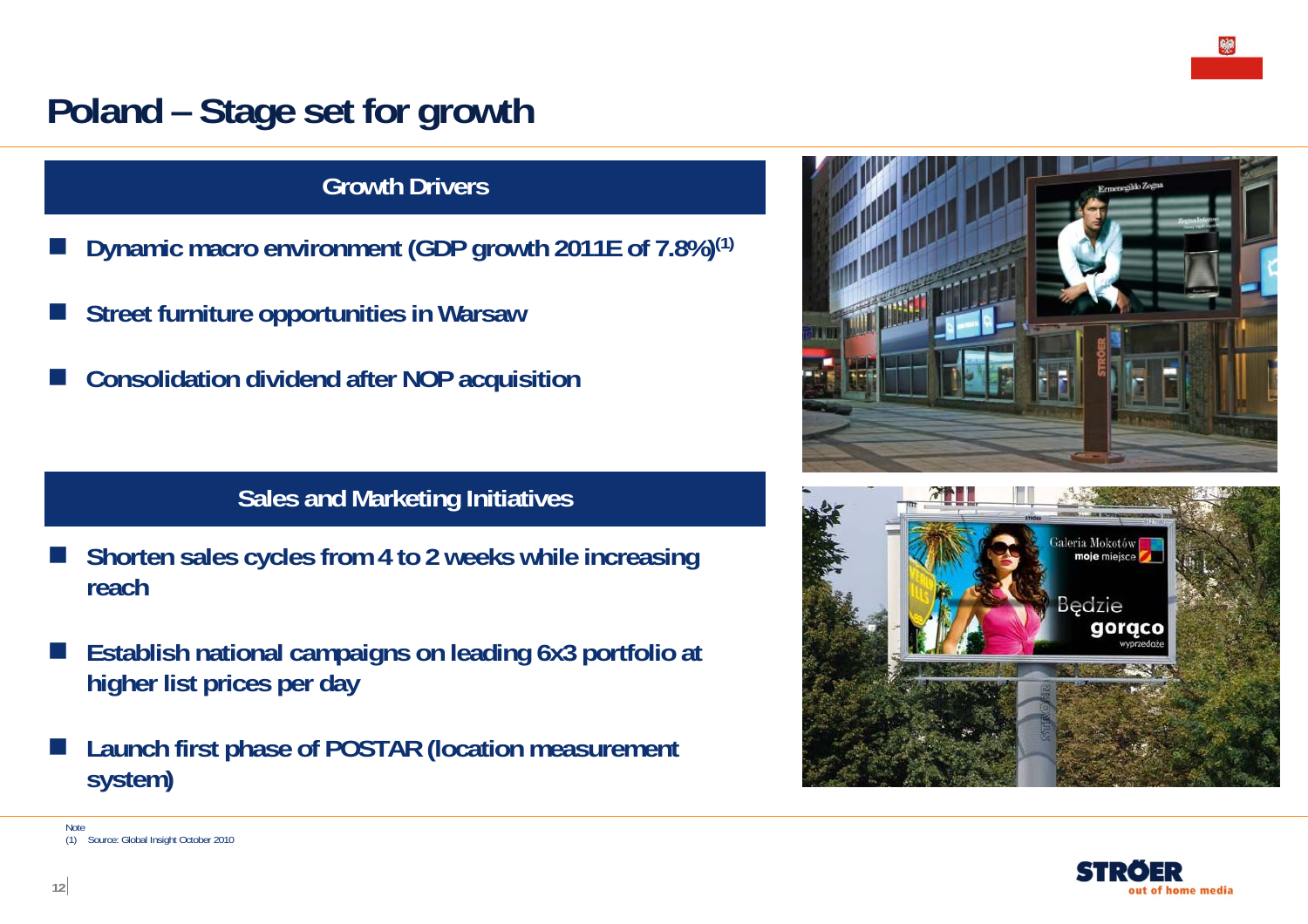# **Poland – Integration of News Outdoor Poland on track**

### **Restructuring on track**

- F **Overhead reduction key synergy (office closure, headcount reduction, services termination)**
- **Integration of operations underway (sales, IT, assets)**
- **Rebranding of assets started**

**Targeted costs and synergies**

- Π **Restructuring costs: approx. €1 MM (2010)**
- Π **Synergy effects: € 2-3 MM (2011)**





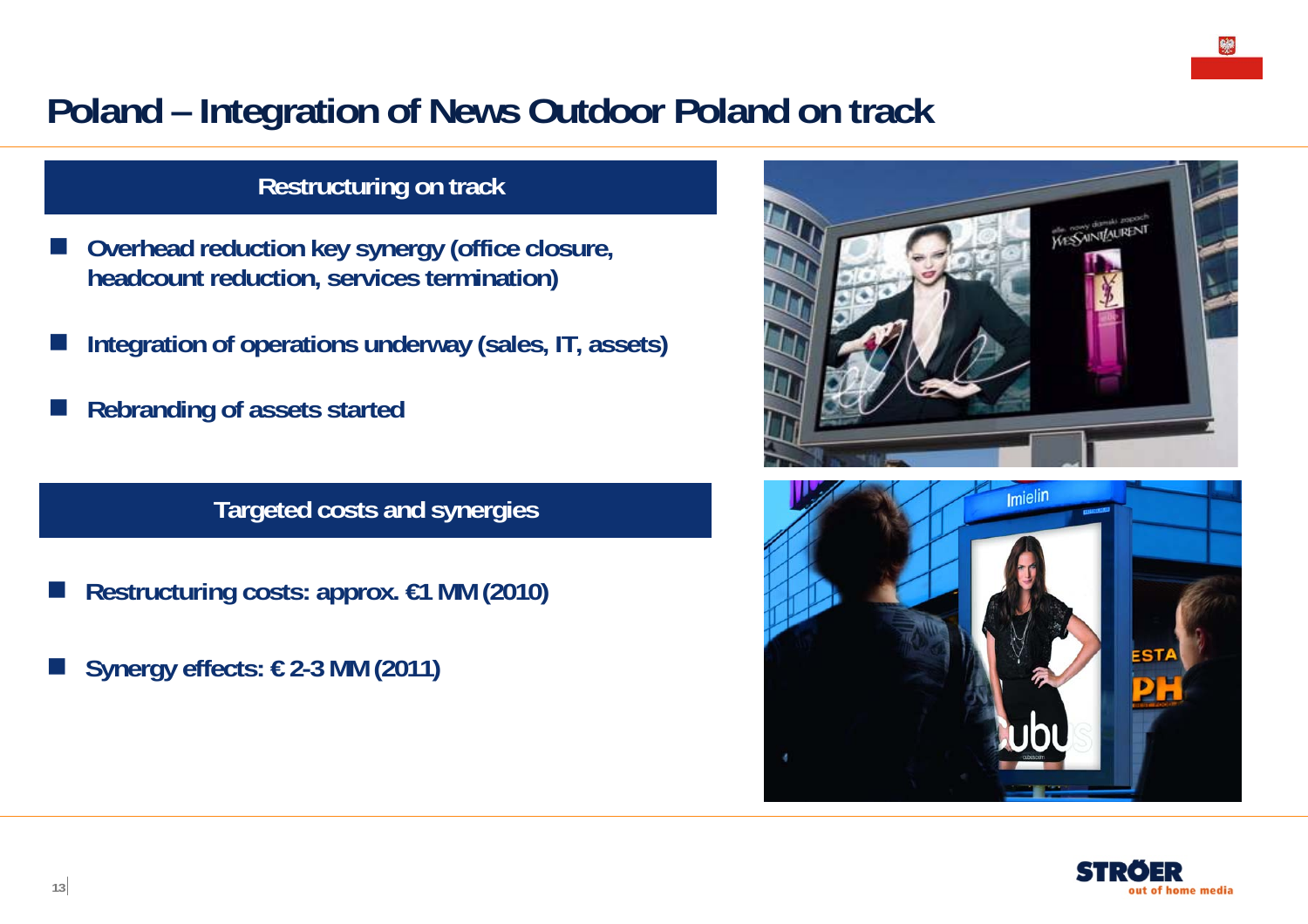

# **Q3 Revenue development above guidance**

| $\in$ MM<br><b>Preliminary Key Figures</b>                               | Q3 2010             | 9M 2010             |
|--------------------------------------------------------------------------|---------------------|---------------------|
|                                                                          |                     |                     |
| <b>Revenues</b>                                                          | $126.9 (+14.6%)$    | $369.1 (+12.2%)$    |
| incl. 100% Ströer Turkey <sup>(1)</sup>                                  | $134.1 (+ 13.0\%)$  | $399.8 (+13.4\%)$   |
| Organic Growth <sup>(2)</sup><br>incl. 100% Ströer Turkey <sup>(1)</sup> | $+9.6%$<br>$+11.4%$ | $+9.9%$<br>$+11.8%$ |
| <b>Operational EBITDA</b>                                                | $22.4 (+13.8%)$     | 74.8 (+24.9%)       |
| incl. 100% Ströer Turkey <sup>(1)</sup>                                  | $23.0 (+6.5%)$      | $81.7 (+25.2%)$     |
| <b>Net Debt</b>                                                          |                     | 301.4 (-39.2%)      |

Notes

- (1) Ströer Shows full consolidation of Ströer Turkey assuming Ströer Turkey's stake had been increased from 50% to 90% at 31 Dec 2009. Ströer Turkey consolidated at 50 % in 9M Group Financial Statements
- (2) Organic Growth = excludes foreign exchange effects and effects from (de-) consolidation and discontinuation of businesses
- (3) Operational EBIT net of financial result adjusted for exceptional items, amortization of acquired intangible advertising rights and normalised tax expense (31.7% tax rate)

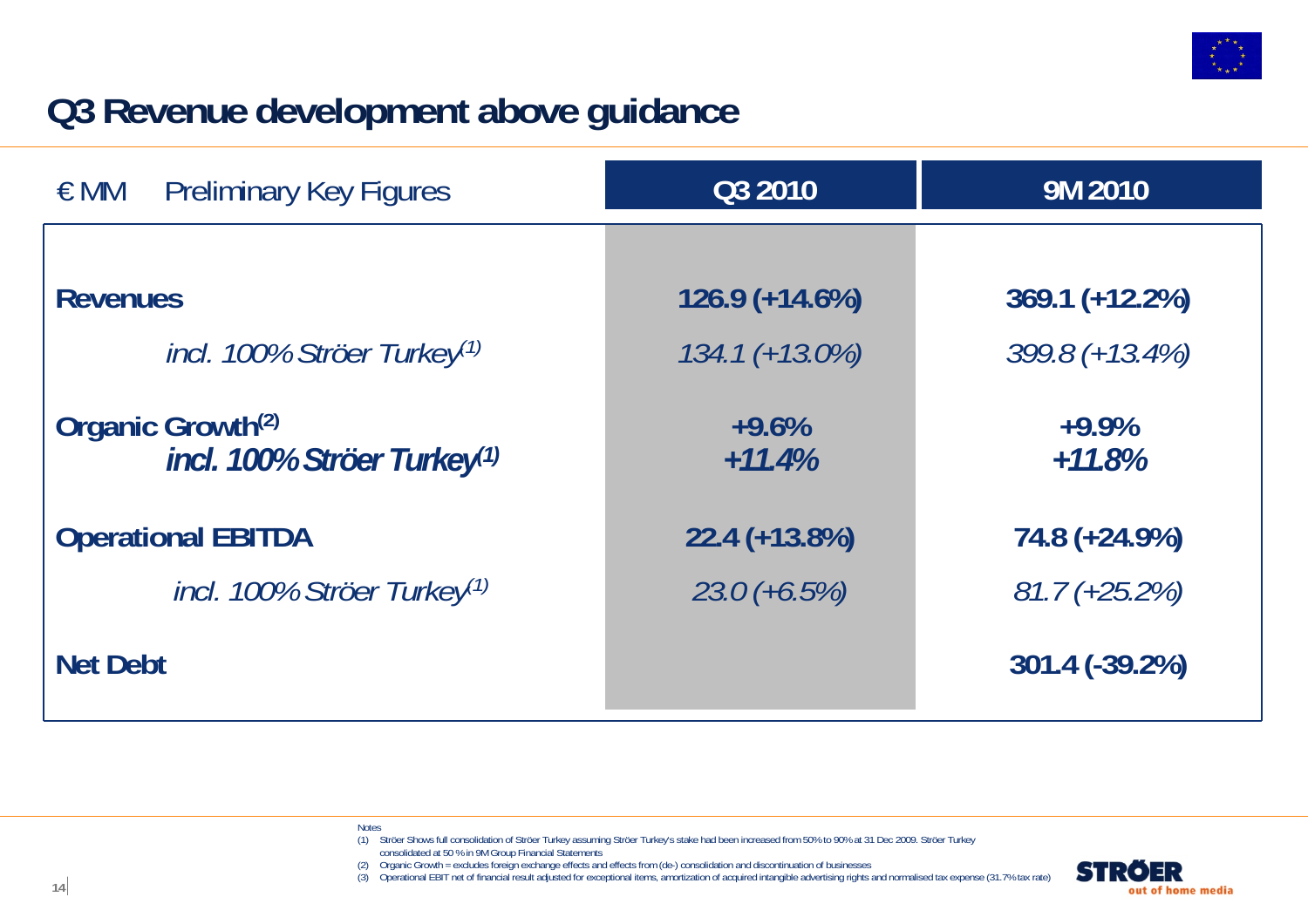

# **Revenues and Operational EBITDA up in Q3 and 9M 2010**



- Г **Strong revenue growth across all segments in Q3 and 9M**
- Г **Double digit revenue growth rates in Turkey and BlowUp**

**Notes** 

Г **All segments with double digit acceleration of Operational EBITDA**

> (1) EBITDA adjusted for exceptional costs and the valuation impact from phantom stock program which was discontinued at IPO (2) Organic Growth = excludes foreign exchange effects and effects from (de-) consolidation and discontinuation of businesses

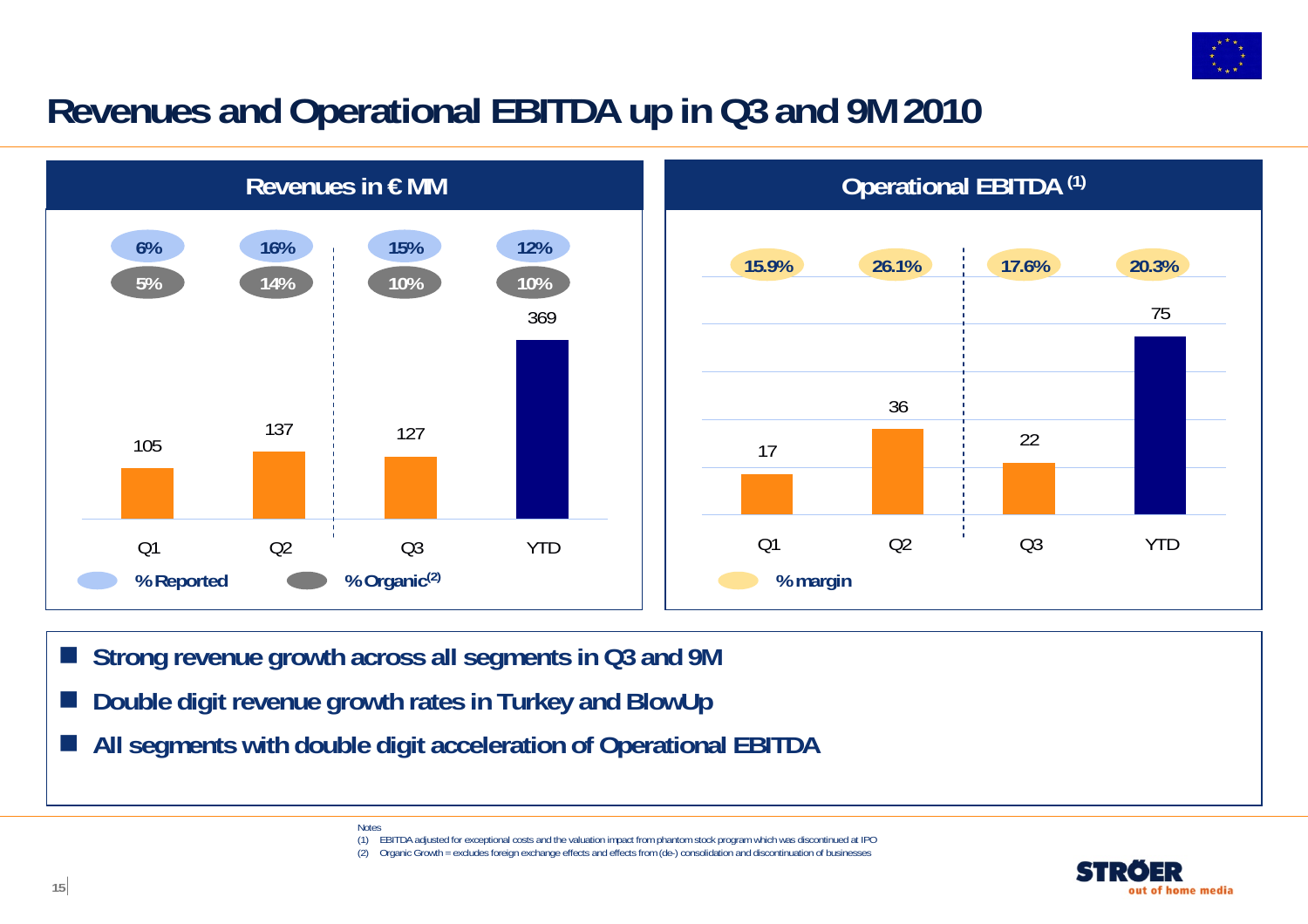

out of home media

# **Growth in revenues and operational EBITDA across all segments**

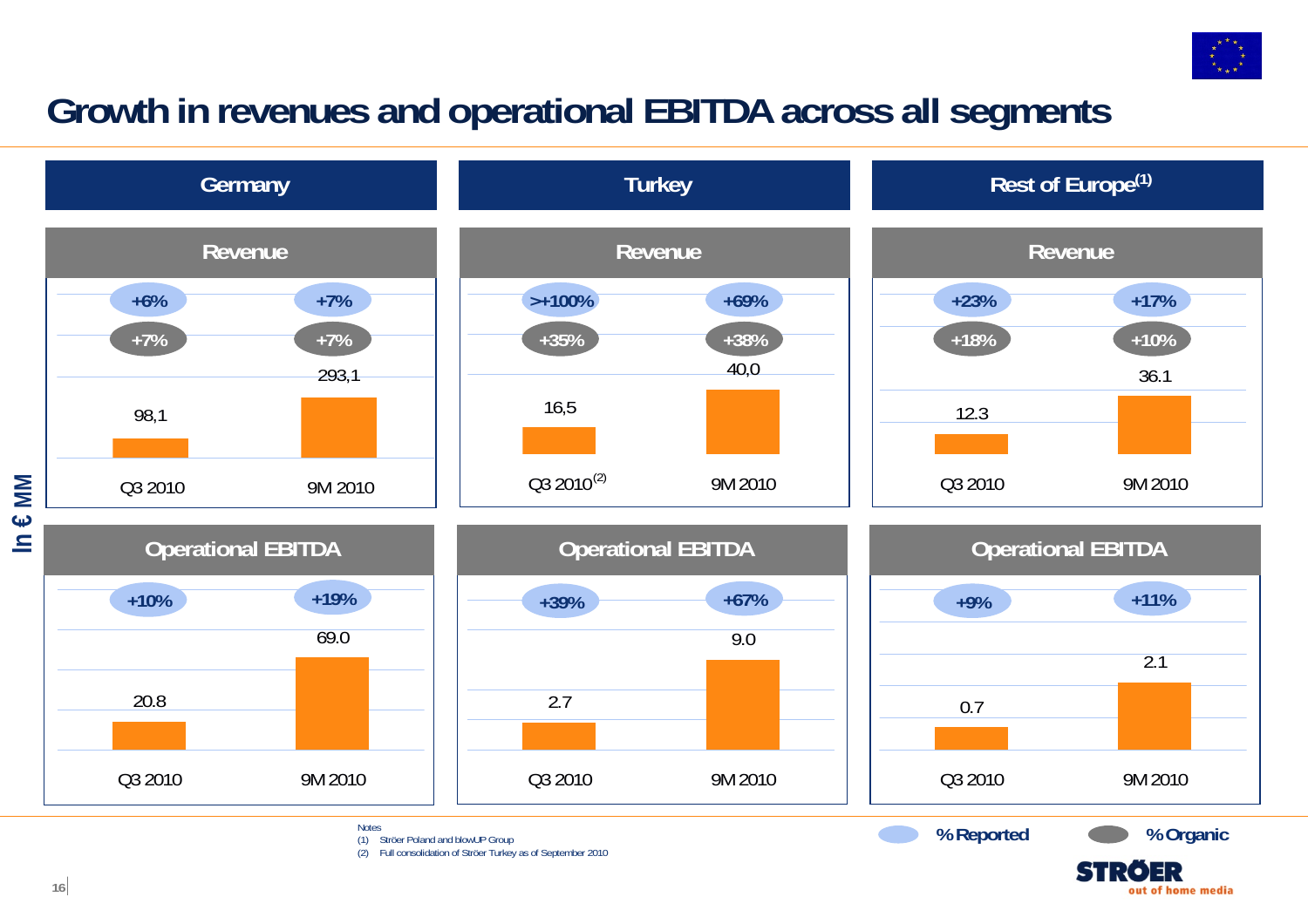

# **Substantial deleveraging following IPO**





Notes(1) Excluding derivative financial instruments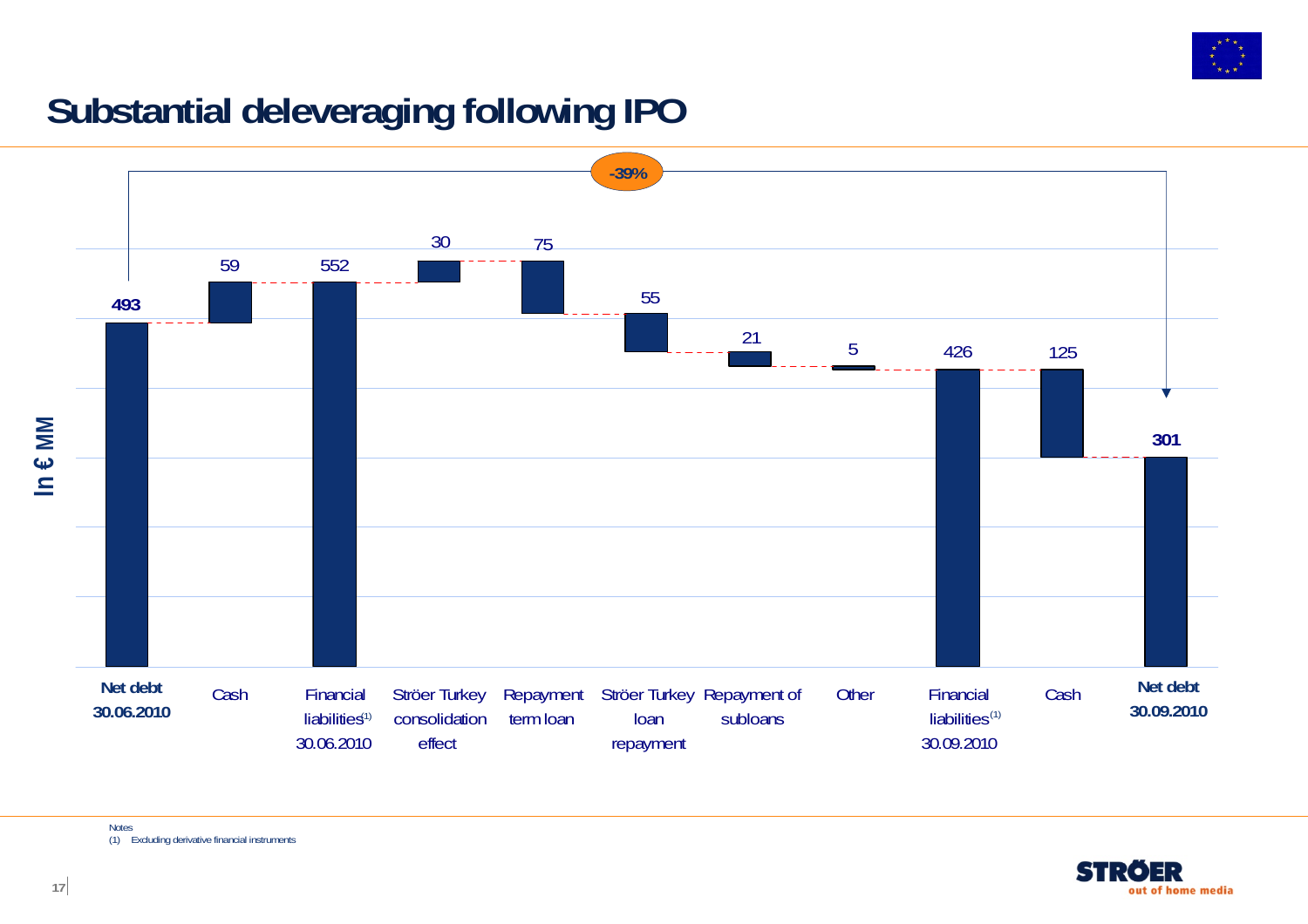In the traditionally strong 4<sup>th</sup> quarter, **Ströer is looking to repeat the sales successes achieved year-to-date despite relatively high prior-year figures. Overall, management is optimistic going into the 4<sup>th</sup> quarter and, based on the assumption that the Turkish joint venture Ströer Kentvizyon had been fully consolidated since 2009, still anticipates high single-digit organic growth for the whole of 2010.**